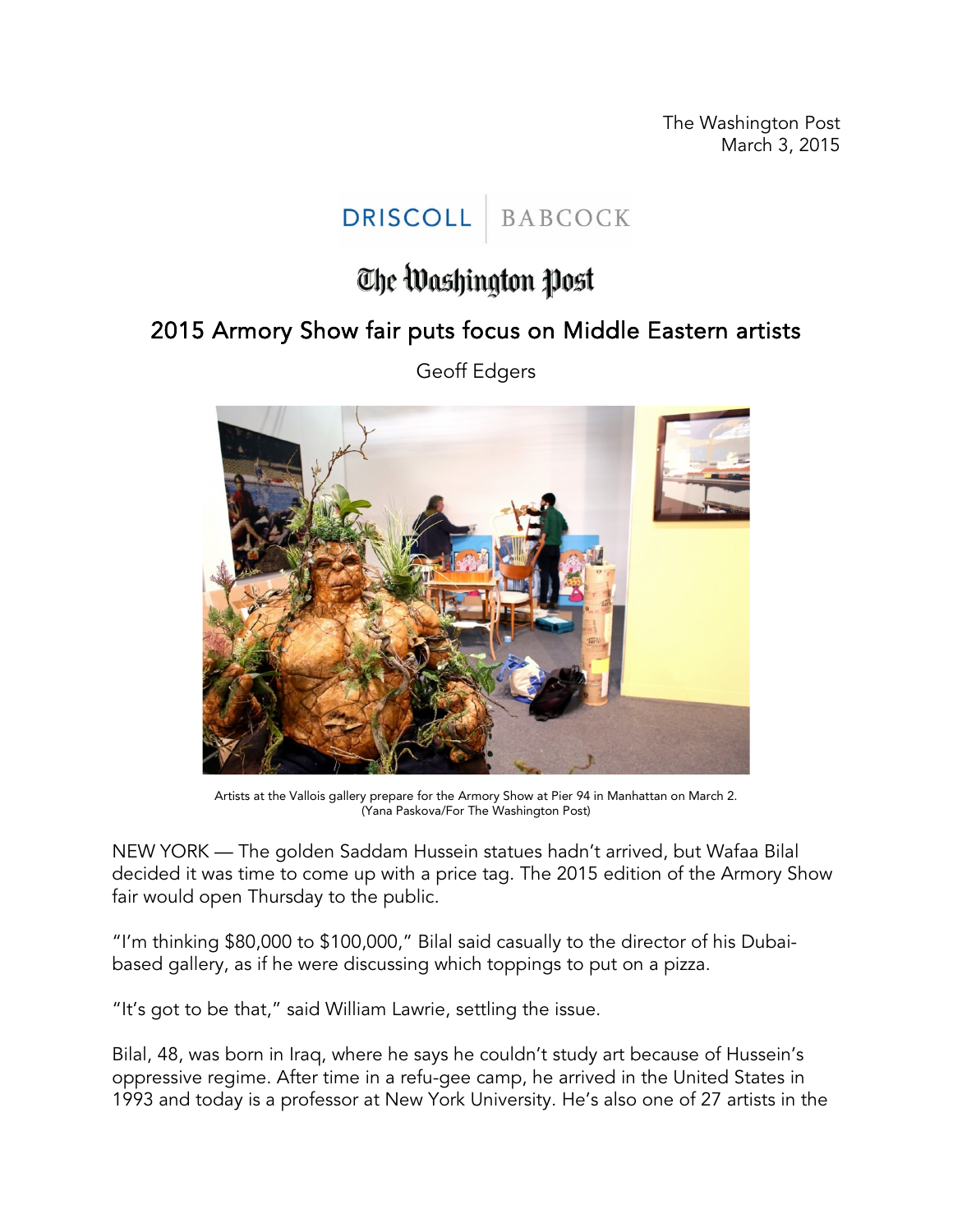Armory's special "Focus" section, featuring a group of 15 galleries representing artists from Egypt, Lebanon, the United Arab Emirates and other areas of the Middle East, North Africa and the Mediterranean.

"Focus: MENAM," as it's officially called, serves dual purposes. For some of the selected artists, it's hard to connect with buyers, network for institutional support and get attention from museums and galleries. The Armory Show, a fair and market spread across 200,000 square feet in the Pier 94 and 92 buildings on the Hudson River, provides access to it all — to art authorities and the public — over a four-day art market in one of the world's great art centers. For the Armory Show, a business not a charity, the program has other benefits. By creating the Middle Eastern focus, it is connecting with a region where oil-rich collectors have been spending hundreds of millions of dollars on art and recruiting U.S. museums to open satellite institutions.



Artist and gallery owner Daniel Templon chats with The Armory Show director Noah Horowitz amidst preparations at Pier 94 in Manhattan. (Yana Paskova/For The Washington Post)

The 2015 Armory Show marks the first partnership between Art Jameel, an organization funded by the Saudi-based distributor of Toyota and Lexus, and Edge of Arabia, a nonprofit group partially based in London that connects the art scenes of the Middle East and the West.

"We didn't do this because of funding, but we've been able to meet some very important people," said Noah Horowitz, the Armory's executive director. "We're also trying to work with artists and galleries that don't already have mega visibility."

That description fits Aleya Hamza, who runs the Gypsum Gallery in Cairo. She couldn't afford to fly her artists, Doa Aly and Mona Marzouk, to New York. What mattered is that their work made the trip.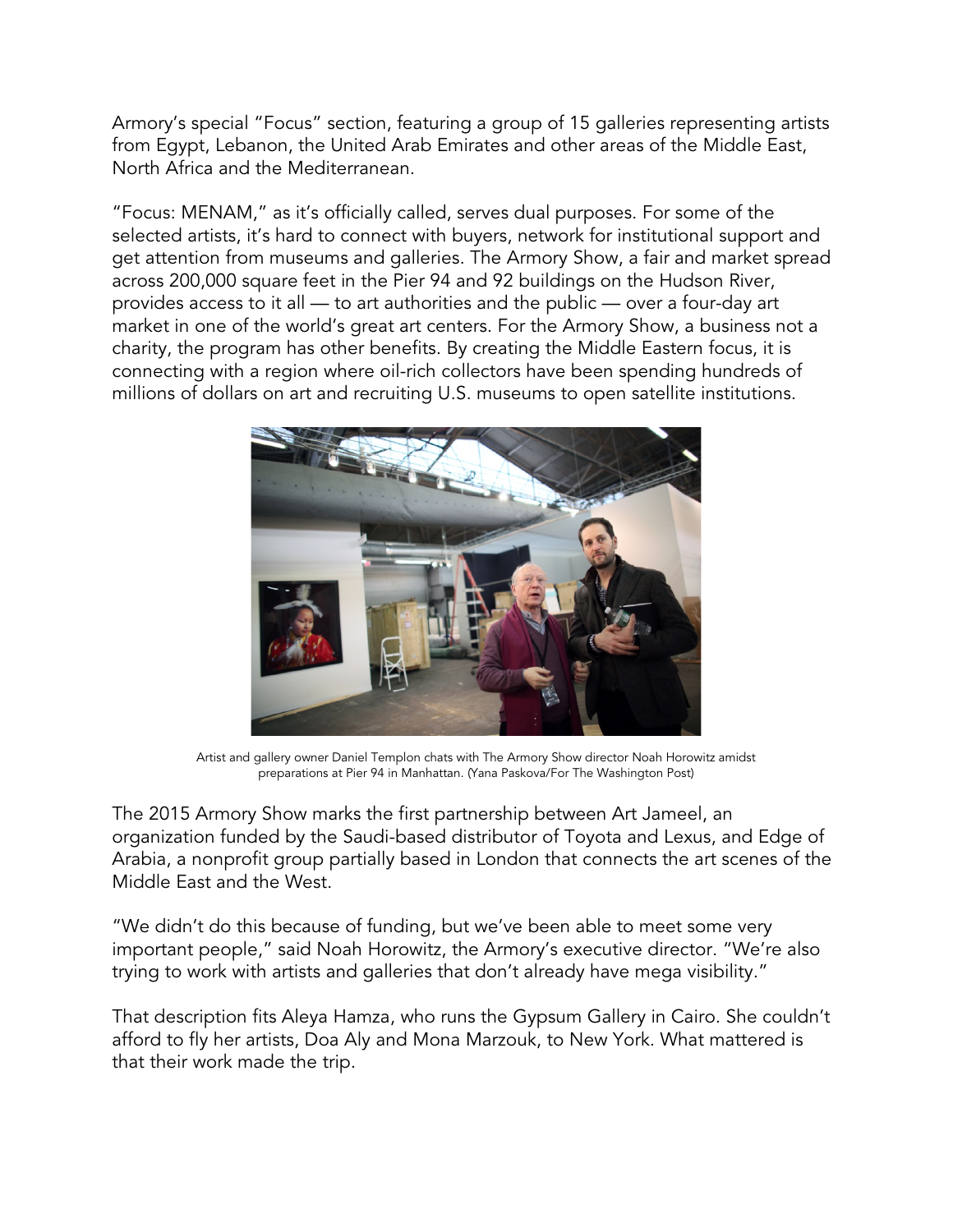"Generally, I don't like having them bracketed as the artists from the Middle East," Hamza said. "Right now, there's hype about them in New York, but when the hype is over, what happens to them?"

Being pigeonholed is a small price to pay, she conceded, to promote artists from a place the market is minuscule, museums don't collect contemporary art and there is almost no foundation support.

"The Armory Show is an equal playing field, and in the next few days, we're going to see whether these artists can prove to be as interesting as American artists," said Heba Elkayal, an Egyptian-born art history student at Columbia University helping Hamza. "This is a great opportunity to show off how complex the art being produced in the Middle East can be."

Horowitz said there was discussion about whether to group the Focus artists together. Ultimately, he decided it made sense. With more than 2,000 artists in the Armory Show, he wanted to make it easier for people to see galleries participating in the program.

And for Stephen Stapleton, a co-founder of Edge of Arabia, one of the sponsors of the initiative, which includes a symposium, it's Horowitz who has made much of the difference. At 35, the Armory's leader has a PhD in art history from the Courtauld Institute of Art in London and isn't afraid to call out the shortcomings of the glitzier side of the art market .

"It's always been curious to me," Stapleton said. "Art fairs are the least creative fairs of all industry fairs. You go to a boat fair or a car fair, and they're much more creative. You go to an art fair, it's like everybody is scared to stand out. Noah knows it actually should be a place where new things happen. We had crazy ideas. We're bringing a modified RV to the fair and doing these trips through New York. Noah understands you have to think outside the box."

Lawrence Abu Hamdan, selected as the Armory's commissioned artist for the show, has taken that to heart. Hamdan, a sound artist born in Jordan and living in Beirut, is doing two projects. In the Focus section, he's displaying an older piece, "The Freedom of Speech Itself," which is meant to make a political statement about the way people are monitored through voice prints. As the commissioned artist, he has created a series of works.

One is a conceptual piece that he unveiled this week by slicing open a cardboard box. Reaching, he grabbed a bag of potato chips and smiled. A closer look at the crinkly packaging revealed a small label offering a warning: